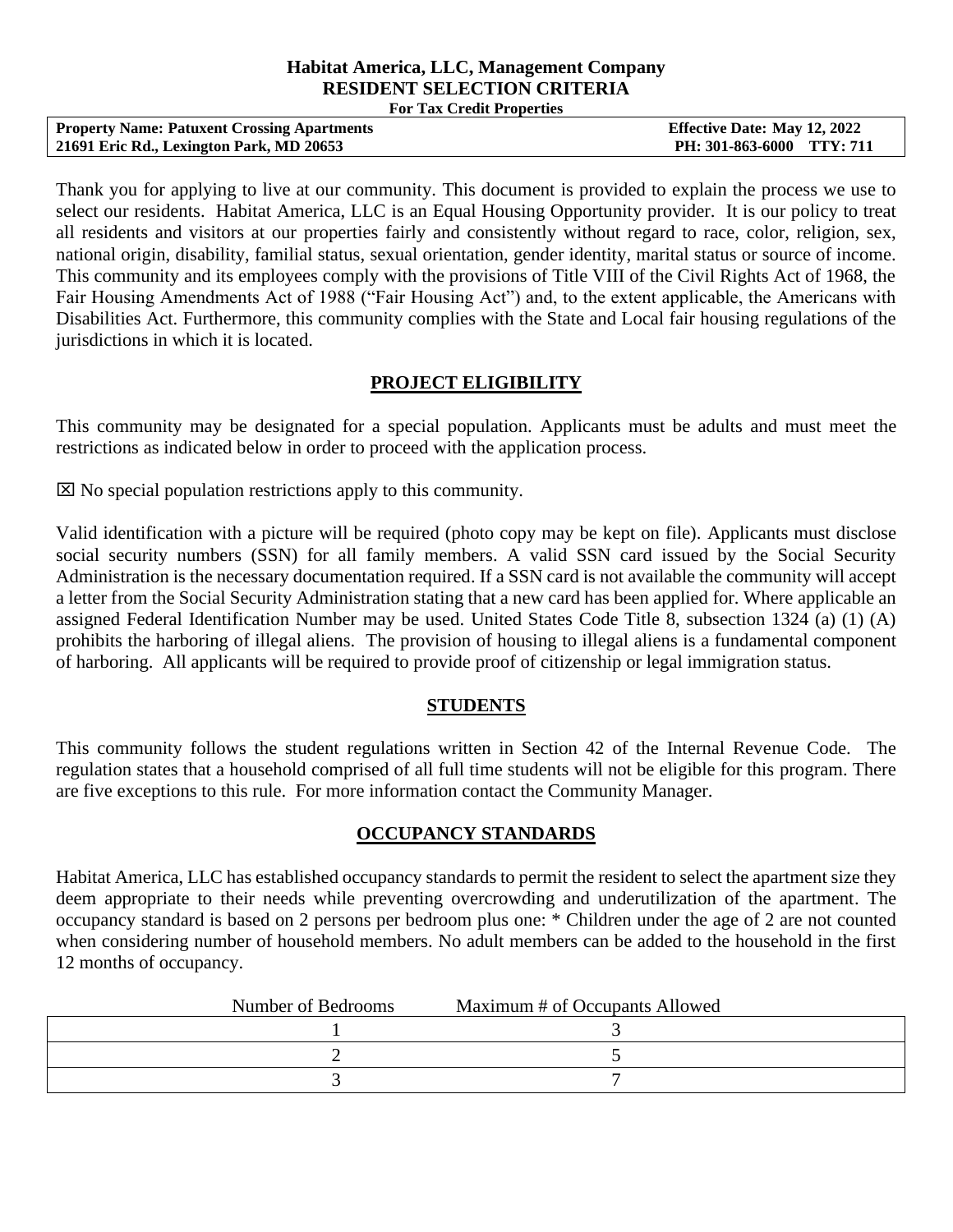# **INCOME REQUIREMENTS**

The household's total gross annual income shall not exceed the property's applicable area median income as posted by HUD each year. All forms of household income must be disclosed. In addition, minimum income limits apply. Proof of all income and assets is required.

# **TAKING APPLICATIONS**

**The Application:** Each adult (18 years of age or older, or emancipated) must complete and sign the Rental Application. **There is a non-refundable application fee of \$25 per adult due at the time the application is submitted.** An application cannot be processed unless it is fully complete and the application fee has been paid. Applicants must list all members who will reside in the apartment unit and designate the number of bedrooms being requested. Apartments specially designed for the disabled will be marketed only to persons with disabilities. If an apartment is not available when the application is submitted, the applicant will be put on waiting list. The application will be fully screened and verified when an apartment becomes available for occupancy. Once the application is approved and the available unit accepted, the applicant will be required to sign a lease agreement in which applicant agrees to abide by all property rules and regulations. If assistance is needed in completing the application or lease documents, contact the Community Manager. If any information provided by the applicant proves to be untrue during the verification process, these applications will be denied on the basis of attempted fraud.

**Screening:** A report will be obtained through a commercial credit reporting agency which will determine the application accepted or denied.

Credit/Rental History:

- Rental history will be verified and must indicate the ability to abide by the terms of the lease contract, care for the property without damage and pay rent on time. Applicants owing balances at other Habitat America properties will be denied.
- Applicant must be able to establish the necessary utilities with the appropriate utility provider and must not have unpaid gas and/or electric bills.
- Discharged bankruptcies will be considered for a period of one year from date of discharge.
- Medical bills and student loans are excluded from consideration.

Criminal Background History: Applicant may be denied if:

- Any household member has been evicted from Federally assisted housing for drug-related criminal activity, or is currently engaging in the illegal use of a drug.
- There is a reasonable cause to believe that a household member's abuse or pattern of abuse of alcohol and/or an illegal drug may interfere with the health, safety, or right to peaceful enjoyment of the premises for other residents.
- Any household member with a felony conviction of drug-related criminal activity including but not limited to possession (other than marijuana), distribution, transport, sale, manufacture, or storage of illegal drugs and/or drug paraphernalia, or conviction of any State or Federal laws relating to illegal drugs and/or paraphernalia.
- Any household member is subject to lifetime registration requirements under a state or federal sex offender registration program.
- Any other criminal history exists that would threaten the health, safety, or peaceful enjoyment of the premises by other residents or the health and safety of the owner, employee, contractor, or agent who is involved in the housing operations, or otherwise threatens the owner's investment in the property.

**Rejection Procedures:** The denial letter will advise the applicant that if they believe there are errors in their screening report or believe that there may be extenuating factors that you wish for us to consider, they have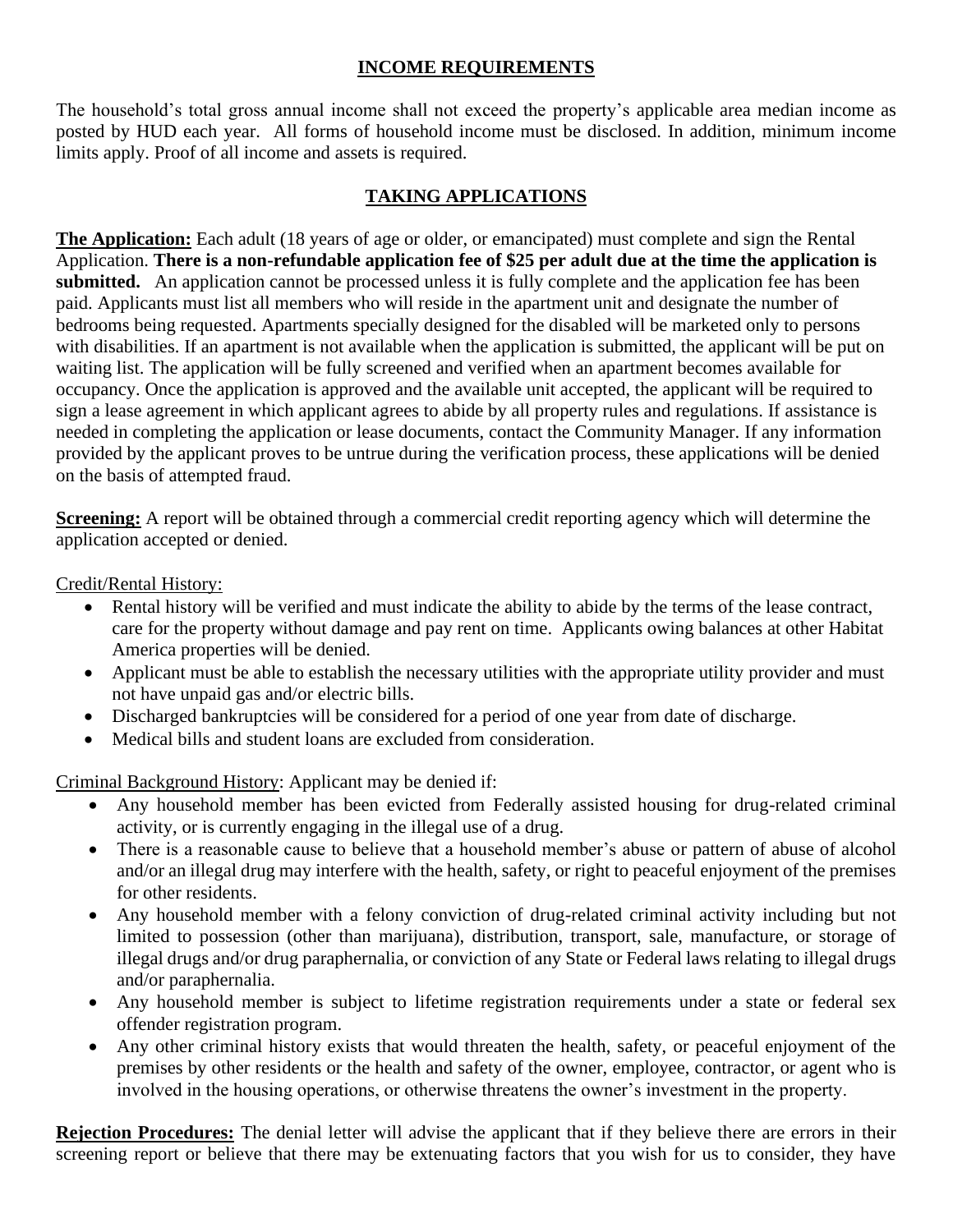fourteen (14) days to respond in writing to request an appeal. If an applicant disputes the accuracy of any information provided to the landlord by a screening service, the applicant may contact the screening company to obtain a copy of screening results. The name, address and phone number of the screening company will be provided in the denial letter. Applicants who choose not to appeal the denial may reapply at the community in 60 days.

## **SECTION 504**

Habitat America, LLC has developed a Section 504 Policy that addresses all reasonable accommodation requests for persons with disabilities. For more information on reasonable accommodation requests, contact the Community Manager.

#### **PATUXENT CROSSING APARTMENTS**

| Security Deposit:   | \$350 with Approved credit or 1 Months rent with Conditional credit |
|---------------------|---------------------------------------------------------------------|
| Lease Term:         | year                                                                |
| Utilities Included: | Water, Sewer and Trash                                              |

## **Income Requirements & Rental Rates:**

Total household income will be reviewed and verified for occupancy in our community in accordance with the following maximum and minimum income limits based on family composition. Voucher holders do not have a minimum income requirement but must meet all the other requirements. (Limits are subject to change)

| <b>Floor Plan</b>                                                           | Apt.<br>Sq Ft          | Rental<br><b>Amount</b> | <b>Minimum</b><br><b>Income</b> | <b>Minimum</b><br>and<br>Maximum #<br>of Occupants<br><b>Allowed</b> | <b>Maximum Income per</b><br><b>Household Size</b>                                                              |
|-----------------------------------------------------------------------------|------------------------|-------------------------|---------------------------------|----------------------------------------------------------------------|-----------------------------------------------------------------------------------------------------------------|
| 1 BR, 1 BA<br>30%<br>4 Apts - 1 UFAS<br>3 Apts. reserved<br>for 811 program | 704<br><b>844-UFAS</b> | \$501                   | \$16,834                        | $1 - 3$                                                              | 1 person - \$24,030                                                                                             |
| 2 BR, 1 BA<br>30%<br>3 Apts UFAS<br>2 Apts. reserved<br>for 811 program     | 844                    | \$593                   | \$19,925                        | $1 - 5$                                                              | 2 people - \$27,450<br>3 people - \$30,870<br>4 people - \$34,290<br>5 people - \$37,050                        |
| 2 BR, 1.5 BA<br>30%<br>9 Apts                                               | 844                    | \$593                   | \$19,925                        | $1 - 5$                                                              |                                                                                                                 |
| 2 BR, 1.5 BA<br>50%<br>4 Apts                                               | 844                    | \$1,000                 | \$33,600                        | $1 - 5$                                                              | 1 person - \$40,050<br>2 people - \$45,750<br>3 people - \$51,450<br>4 people - \$57,150<br>5 people - \$61,750 |
| 2 BR, 1.5 BA<br>60%<br>49 Apts                                              | 844                    | \$1,175                 | \$39,480                        | $1 - 5$                                                              | 1 person - \$48,060<br>2 people - \$54,900<br>3 people - \$61,740                                               |
| 3 BR, 2 BA<br>60%<br>21 Apts<br>2 Apts- UFAS                                | 1,153                  | \$1,250                 | \$42,000                        | $2 - 7$                                                              | 4 people - \$68,580<br>5 people - \$74,100<br>6 people - \$79,560<br>7 people - \$85,080                        |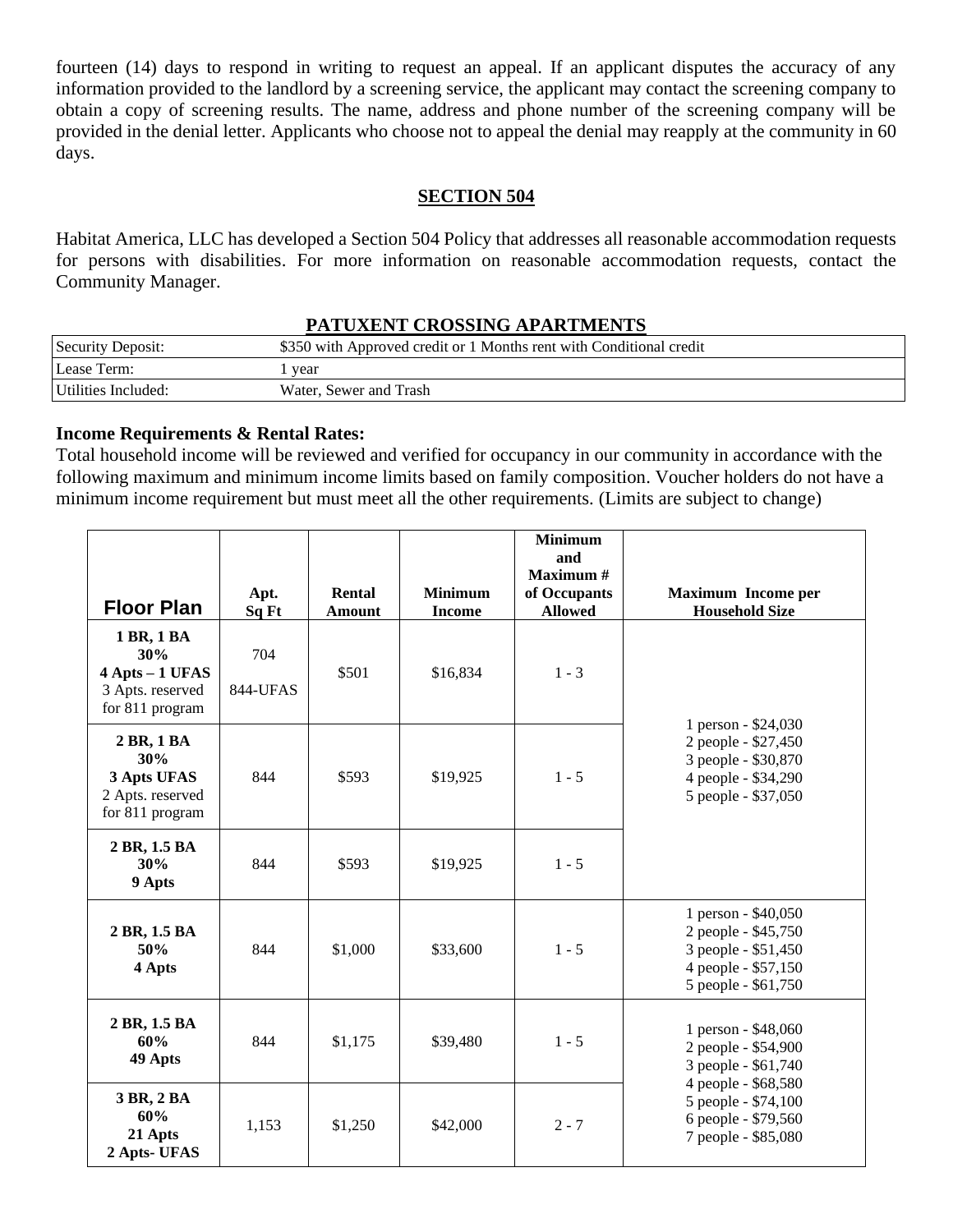#### **\*Preferences**:

\*Sixteen (16) units will be designated for households that have at least one member disabled with incomes at or below 50% AMI. Five (5) of the 16 apartments are designated for households with disabilities will also have been set aside for applicants who qualify for CDA's Sect. 811 demonstration Program and Applicants must be referred by MDOD. Please see the Management Office for more information.

|                         | Apt.  | <b>Rental</b> | <b>Minimum</b> | <b>Maximum</b>                   | <b>Minimum</b> and<br><b>Maximum</b> #<br>of Occupants |
|-------------------------|-------|---------------|----------------|----------------------------------|--------------------------------------------------------|
| <b>Floor Plan</b>       | Sq Ft | <b>Amount</b> | <b>Income</b>  | <b>Income</b>                    | <b>Allowed</b>                                         |
| 1 BR, 1 BA<br>3 Apts.   | 704   | \$1,100       | \$36,960       |                                  | $1 - 3$                                                |
| 2 BR, 1.5 BA<br>6 Apts. | 844   | \$1,200       | \$40,320       | No Maximum<br>Income restriction | $1 - 5$                                                |
| 3 BR, 2 BA<br>3 Apts.   | 1,153 | \$1,300       | \$43,680       |                                  | $2 - 7$                                                |

# **MARKET UNITS**

**Pet Policy:** Dogs, cats, birds, turtles and fish in small aquariums (20 gallon max) are welcome. A maximum of two dogs, cats or birds in any combination are permitted in each apartment with a maximum weight of 40lbs. full grown. A non refundable pet fee of \$300 will be required at move in and a monthly fee of \$30.00 per cat or dog. Management must see all pets prior to their move in and has the right to deny any pet that may violate the community rules and regulations or be a danger to the Community. Dog and Cat owners are required to present a copy of a current license and proof of current rabies inoculation at move in and annually. Dog owners must purchase and maintain renter's insurance coverage with a minimum of \$300,000 in liability coverage. A copy of the policy renewal must be given to management once a year. The policy must name the following as Certificate Holders: The name of the Community and Habitat America, LLC. This requirement is to protect the dog owner against liability claims in the event their dog causes injury to others. Dogs, specifically, "Pit bulls" or other perceived vicious breeds (including but not limited to Pit bull cross-breeds, Pit bull mix, American Staffordshire terrier, Staffordshire bull terrier) are not permitted on the property at any time. Visiting Pets, puppies / kittens under the age of six (6) months, and other reptiles are not permitted. Management has the right to revoke the privilege of having a pet if the pet policies are violated. Animals which are designated as assistance animals to the disabled are accepted with the appropriate documentation.

**Smoking/Fire Risk Reduction Policy:** Smoking will not be permitted in the units or anywhere on property grounds. Smoking is defined as carrying or inhaling or exhaling smoke from any lighted cigar, cigarette, electronic-cigarette, vaporizer, pipe or consumer product modified for smoking or any other lighted tobacco or plant product. Additionally, burning of incense and candles is prohibited to reduce risk of fire. Also, in light of recent hazards related to Hoverboards, Habitat America is prohibiting these devices at all communities, including all common areas and grounds. Beginning August 1, 2016, Hoverboards may not be used, charged or stored anywhere at the communities, including all common areas and grounds. All leaseholders will be required to sign a Non-smoking Lease Addendum agreeing to these rules prior to occupancy.

# **Violence against Women Act**

The VAWA Act protects victims of domestic violence, dating violence, sexual assault, or stalking, as well as their immediate family members generally, from being evicted or being denied housing assistance if an incident of violence that is reported and confirmed. The VAWA also provides that an incident of actual or threatened domestic violence, dating violence or stalking does not qualify as a serious or repeated violation of the lease nor does it constitute good cause for terminating the assistance, tenancy, or occupancy rights of the victim.